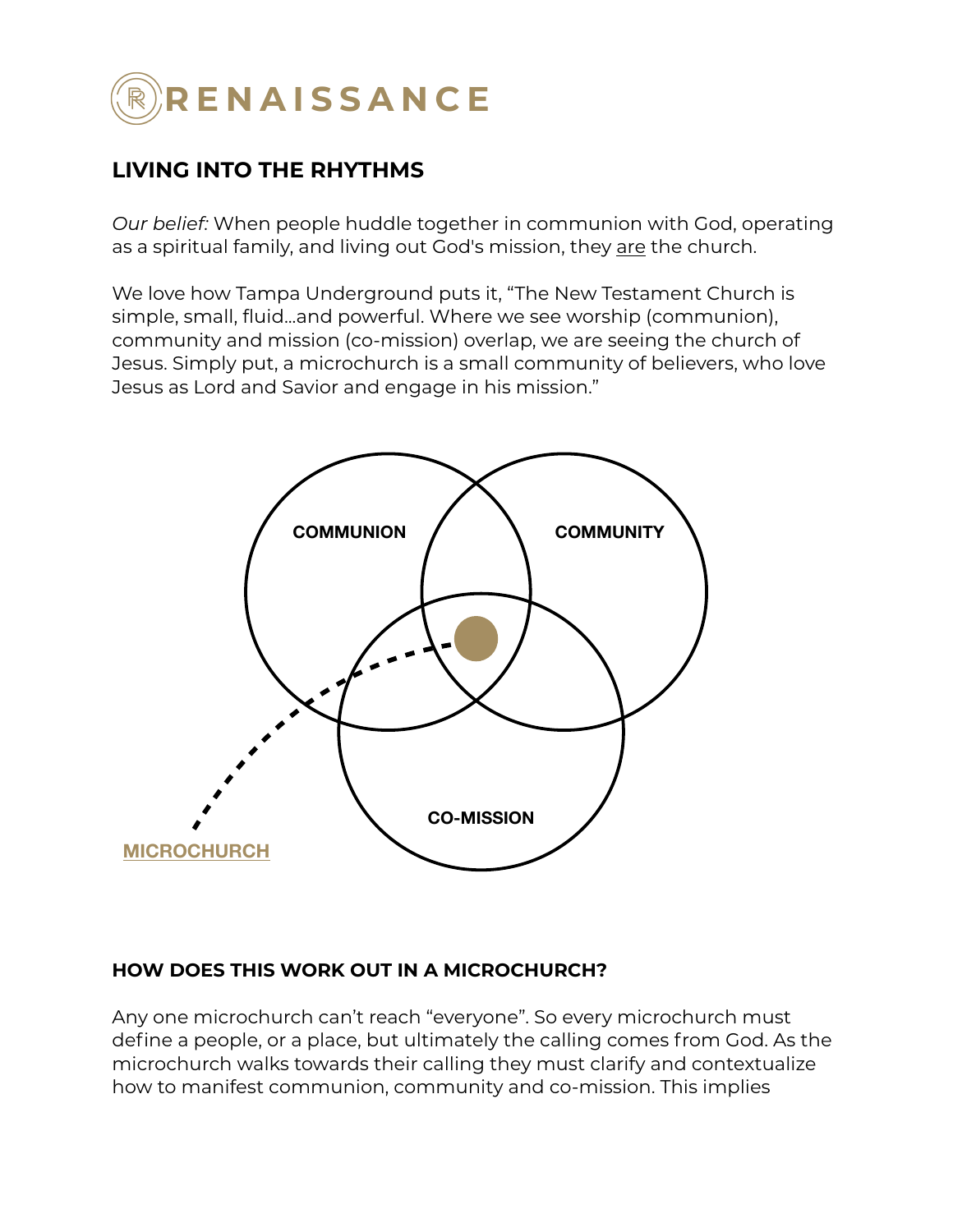missional creativity and diverse methodology for microchurches. For example, your methods for reaching neighbors in a neighborhood and unhoused people on the street will be vastly different, and therefore the rhythms need to be contextualized around those missional concerns. In other words, every microchurch needs to assess its mission field while following the Holy Spirit in crafting these rhythms.

Also, leaders must pay attention to where they might be extremely out of balance. Most microchurches don't have a perfectly "even" communion, community, and co-mission rhythm happening. That said, it isn't hard to overemphasis one of the three rhythms over the other two. This will lead to an unhealthy microchurch.

Mostly Communion: If your microchurch is limited to private worship and study times, the microchurch will be fostering a group of theorists who talk about faith but who lack a lifestyle of practice. To truly live into the way of Jesus we need deep community and a missional calling to practice faith obediently.

Mostly Community: If your microchurch is limited to relationships and fellowship, the microchurch will fostering a group who lacks spiritual direction and fall prey to idolatry. To truly live into the way of Jesus, we must be shaped by our devotional to prayer and God's Word, while obediently following God's heart to the lost and broken around us.



Mostly Co-Mission: If your microchurch is limited to serving others and/or justice work, the microchurch will fostering a group full of pride and exhaustion. In other words, such a rhythm sets us up to detach our work from God's work in the world. In doing so, we use our owns merits as a means of religion, which inflates our egos and/or exhausts us over time. Instead, a microchurch understands that justice work flows out of our communion with God and relies on the gifts and talents of everyone in the faith community.

### **How do you think you're doing in these areas?**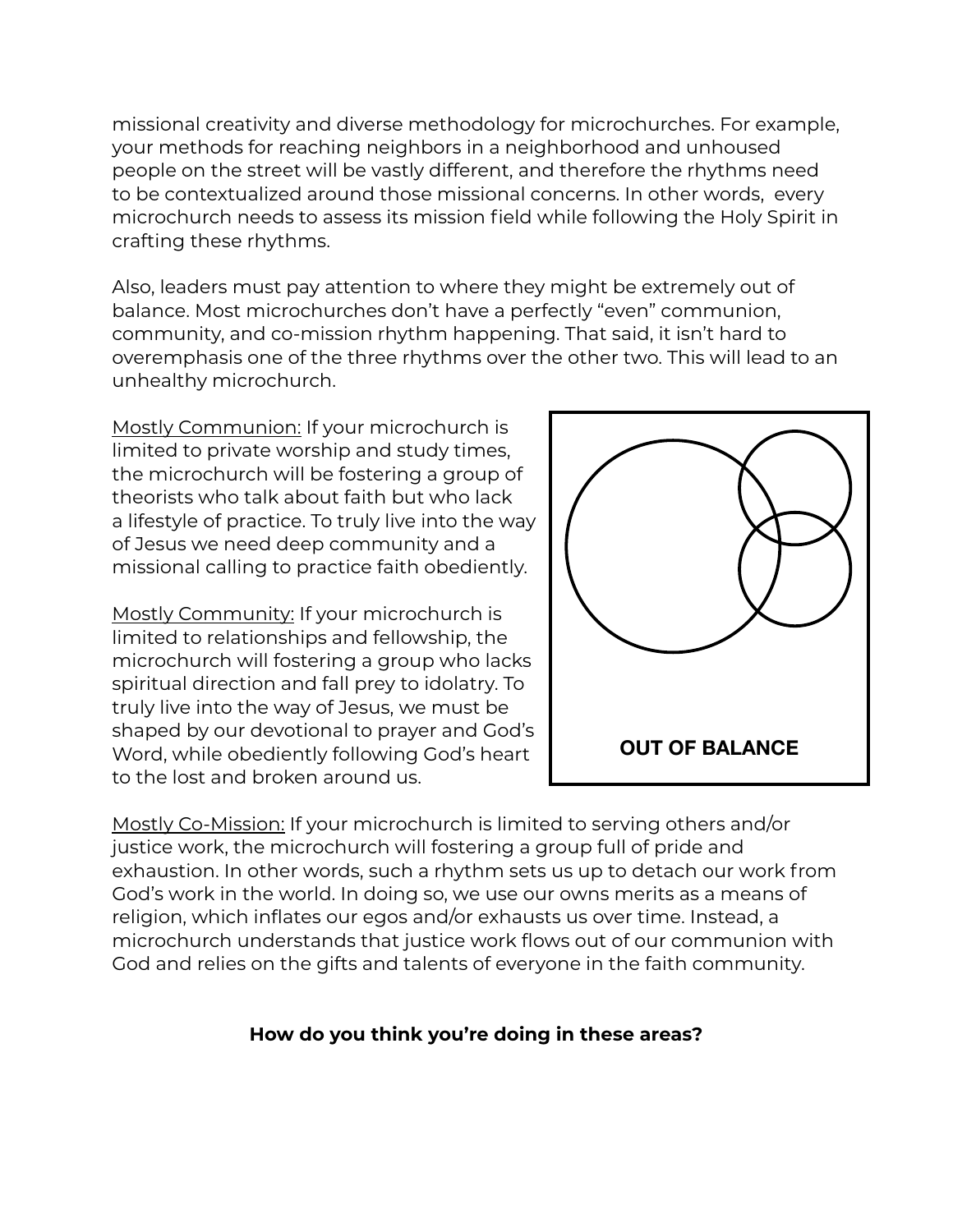# **MICROCHURCH ASSESSMENT**

*Assessment adapted from Brian Sanders* 

Take a few minutes to fill out the following assessment to discern next steps in your microchurch. Rank your microchurch on a scale of 1 to 5 (most accurate) with a check mark in the appropriate box.

| <b>Statement</b>                                                                                                 | 1 | $\mathbf{2}$ | 3 | 4 | 5 |
|------------------------------------------------------------------------------------------------------------------|---|--------------|---|---|---|
| 1. People who come to your<br>microchurch would describe it as an<br>experience with God.                        |   |              |   |   |   |
| 2. New people from our context are<br>attending my microchurch every month<br>or two.                            |   |              |   |   |   |
| 3. We look at Scripture together<br>regularly, and often leave feeling<br>inspired and amazed.                   |   |              |   |   |   |
| 4. The people in our micorchurch<br>hangout regularly outside of group<br>times and celebrate together often.    |   |              |   |   |   |
| 5. We talk about Jesus a lot in our<br>microchurch and our people are<br>growing to know the Gospel more.        |   |              |   |   |   |
| 6. Prayer is priority in our microchurch,<br>and it never feels forced when we pray<br>together.                 |   |              |   |   |   |
| 7. There are people who would say<br>they've come to faith in Jesus because<br>of our microchurch.               |   |              |   |   |   |
| 8. People in my microchurch would<br>describe us a family, truly carrying each<br>other's burdens.               |   |              |   |   |   |
| 9. If a non-believer walked in our group<br>they would hear the Gospel and learn<br>more about Jesus.            |   |              |   |   |   |
| 10. Most people in our microchurch<br>would say they've become closer to<br>Jesus because we exist.              |   |              |   |   |   |
| 11. Our group knows each other's<br>birthdays and important life moments,<br>and celebrate with each other.      |   |              |   |   |   |
| 12. It's not uncommon for people to cry<br>or open up about private issues in their<br>lives in our microchurch. |   |              |   |   |   |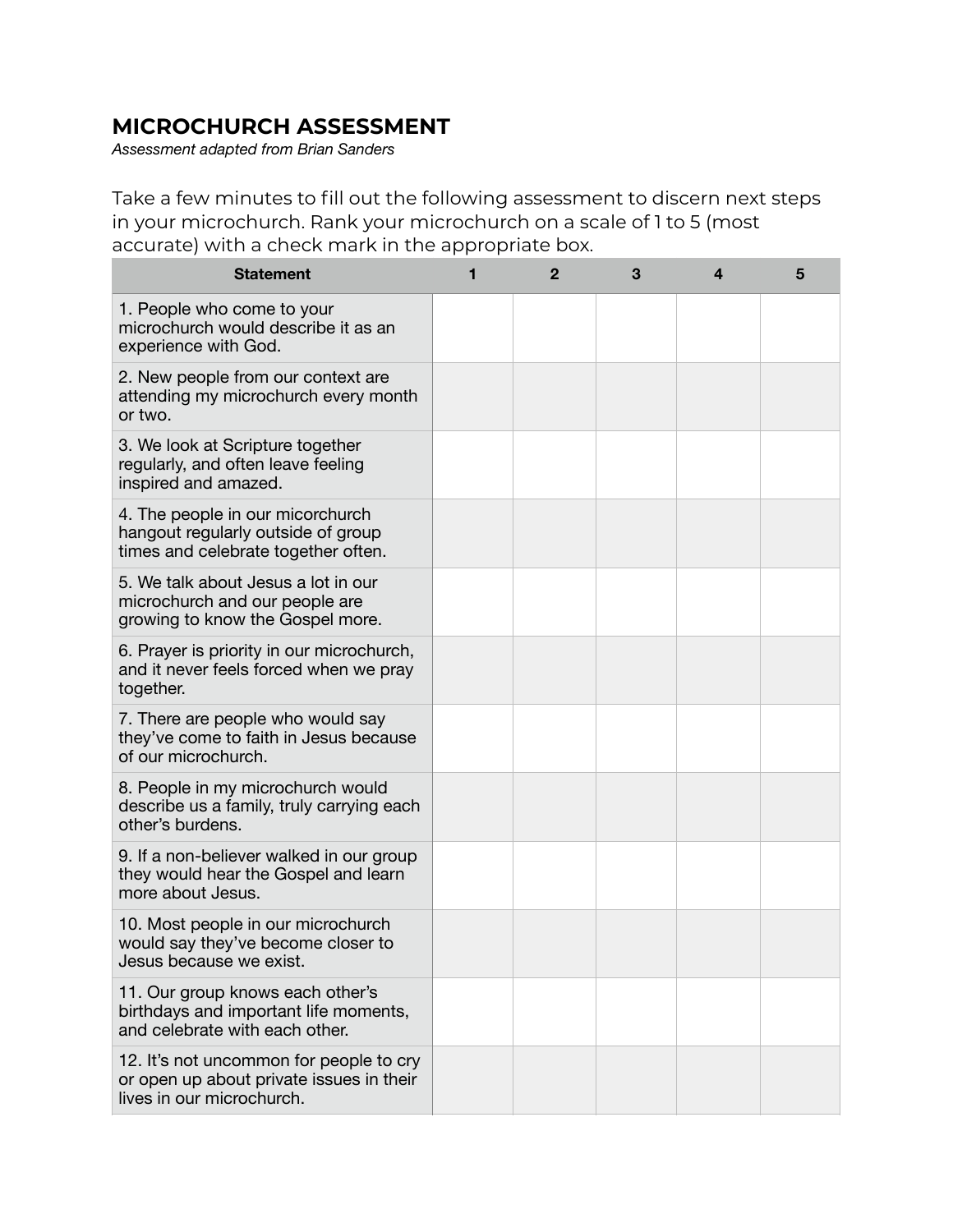| <b>Statement</b>                                                                                                        | 1 | $\mathbf{2}$ | 3 | 4 | 5 |
|-------------------------------------------------------------------------------------------------------------------------|---|--------------|---|---|---|
| 13. When our group dives into Scripture<br>or spends time in prayer, we often go<br>over our designated time.           |   |              |   |   |   |
| 14. Everyone in our microchurch is part<br>of inviting and welcoming outsiders into<br>our rhythm.                      |   |              |   |   |   |
| 15. If someone in our microchurch was<br>to get married, everyone else in the<br>group would be invited.                |   |              |   |   |   |
| 16. We often talk about our mutual call<br>to reach people, love people, and do<br>ministry outside of gathering times. |   |              |   |   |   |
| 17. If someone were to have a crisis in<br>our microchurch, they would bring<br>others into it.                         |   |              |   |   |   |
| 18. We have seen people grow in Christ<br>in our microchurch and also become<br>leaders.                                |   |              |   |   |   |
| 19. If someone was having an affair in<br>our microchurch, it would be obvious to<br>other members.                     |   |              |   |   |   |
| 20. When we look at the Scriptures it is<br>not just an intellectual exercise, but a<br>heart and obedience exercise.   |   |              |   |   |   |
| 21. A former non-member in our group<br>now understands their calling and is<br>engaged in living missionally.          |   |              |   |   |   |

#### **SCORE YOUR MICROCHURCH:**

Add scores for statements 1, 3, 5, 6, 10, 13, 20 to get your COMMUNION score.

**TOTAL SCORE** = \_\_\_\_\_\_\_\_\_\_\_\_\_\_\_\_\_\_\_

Add scores for statements 4, 8, 11, 12, 15, 17, 19, to get your COMMUNITY score.

**TOTAL SCORE** = \_\_\_\_\_\_\_\_\_\_\_\_\_\_\_\_\_\_\_

Add scores for statements 2, 7, 9, 14, 16, 18, 21 to get your CO-MISSION score.

**TOTAL SCORE** = \_\_\_\_\_\_\_\_\_\_\_\_\_\_\_\_\_\_\_